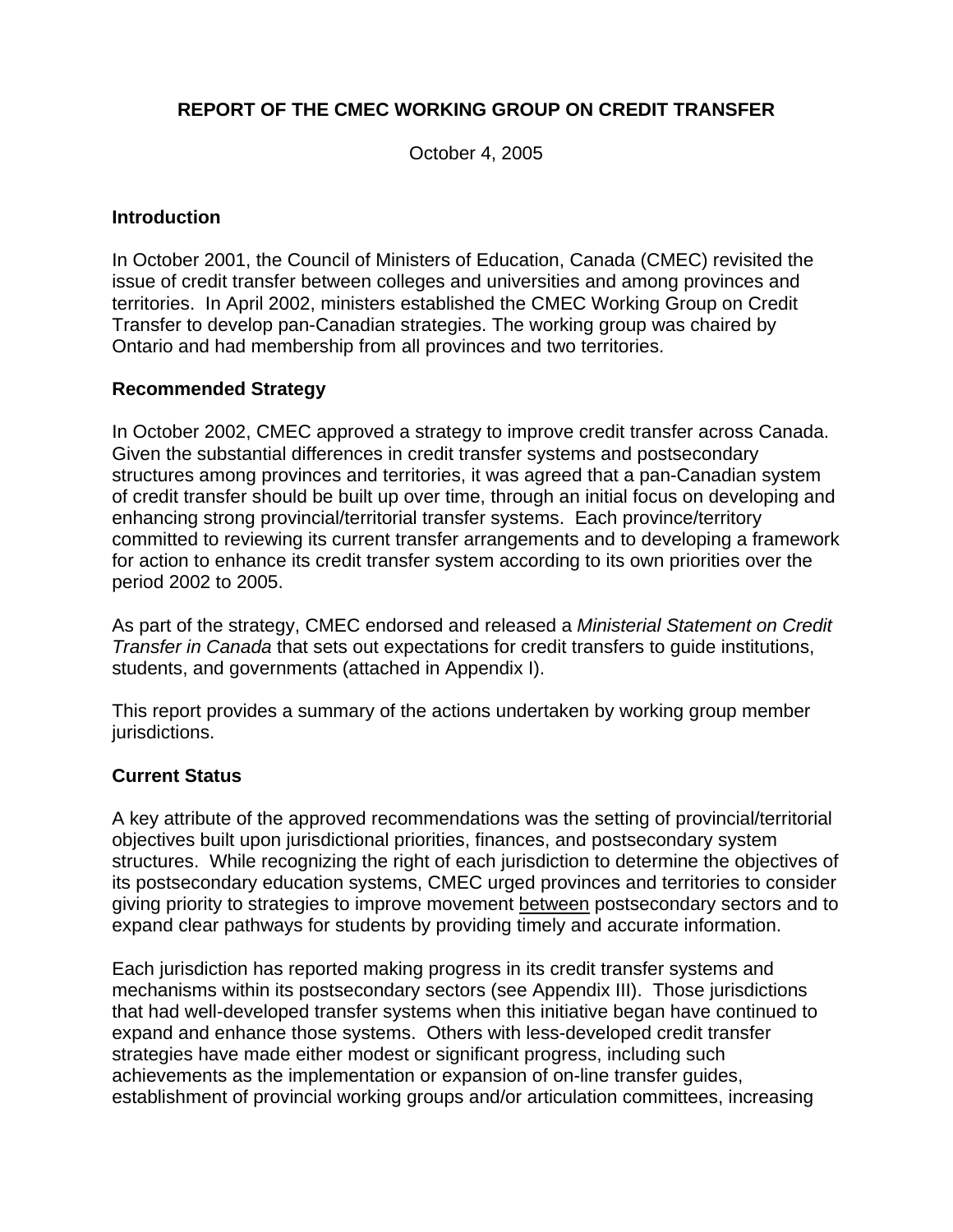the number of agreements in targeted program areas, and broader acceptance of credit transfer opportunities as a component of an accessible postsecondary education system.

#### **Future directions**

All jurisdictions have indicated their work will continue on the credit transfer issue within their own priorities, resources, and structures over the next several years.

### **Attachments to final report**

Appendix I – CMEC Ministerial Statement on Credit Transfer in Canada, October 2002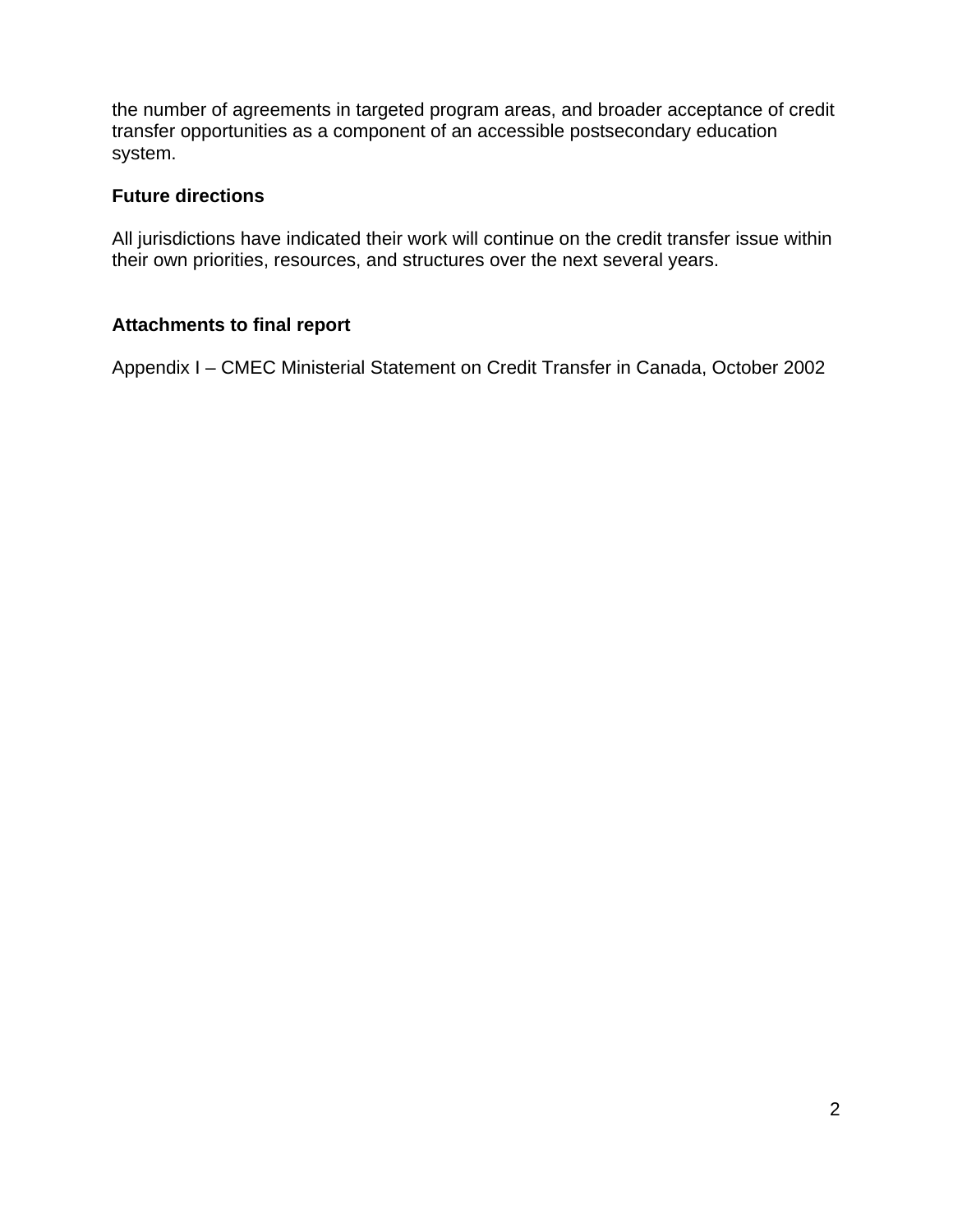#### **CMEC Ministerial Statement on Credit Transfer in Canada**

#### **Preamble**

The primary purpose for establishing credit transfer agreements among institutions of higher education is to increase opportunities for students to access postsecondary education by facilitating student mobility between institutions and sectors.

Students need reasonable assurance that they will be able to continue their studies at other postsecondary institutions to complete their educational plans and be able to obtain appropriate transfer credit for work previously completed.

In addition, by ensuring that learners receive appropriate recognition for learning already achieved, efficiencies in both time and money can be gained by students, institutions, and governments. The ability for learners at all stages of their lives and careers to easily move into, between, and out of postsecondary education is a key component in building a postsecondary education system that makes lifelong learning a reality.

Transfer credit agreements will vary between provinces and territories and may include a variety of approaches to recognizing previous academic achievement including, but not limited to, establishing course-by-course equivalencies, granting unassigned credit, agreeing to grant specified blocks of transfer credit for completed credentials, or the development of prior learning assessment processes.

Credit transfer can occur between public colleges and universities, and between those institutions and private postsecondary institutions. This Statement of Principles may also be applied in situations where a province or territory chooses to facilitate transfer between public and private institutions.

#### **PRINCIPLES**

- 1. Ministers recognize that all credit transfer agreements should be consistent with the academic integrity of programs and the right of postsecondary institutions to determine program design and delivery, to determine academic prerequisites, and to establish admission criteria and certification requirements of academic achievement. Ministers also recognize that the academic integrity and governance autonomy of the individual institutions and programs must be protected and preserved.
- 2. Postsecondary institutions within each province/territory should be committed to working with other postsecondary institutions, transfer agencies, and governments, as appropriate, to enhance and maintain credit transfer opportunities. Negotiations between institutions regarding equivalency of credit should recognize that the substance of learning experiences may be equivalent in terms of content and rigour, although the learning has occurred in a variety of ways.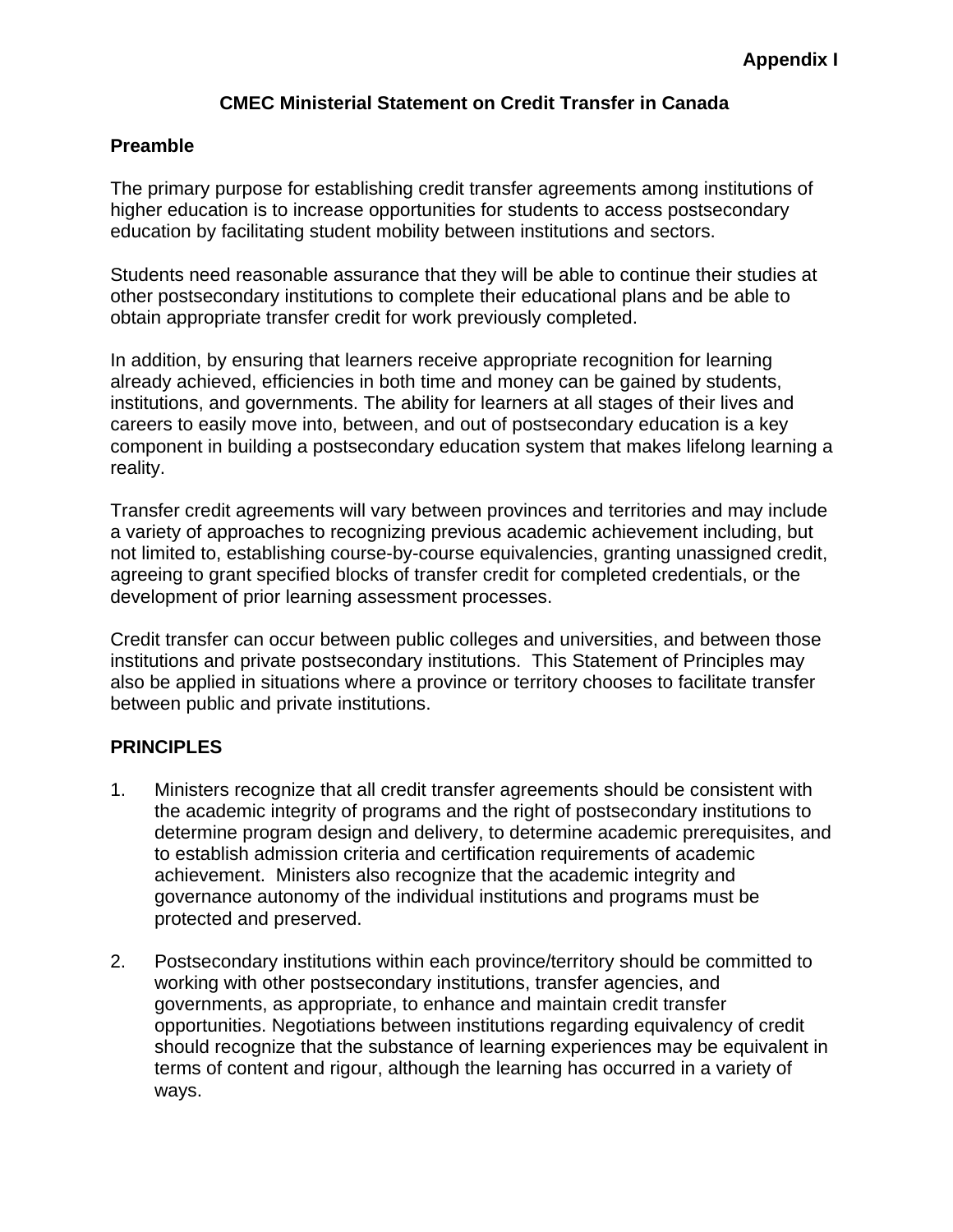- 3. Transfer students should be made aware that program-specific criteria and other factors, in addition to academic performance, may be used as admission criteria. That is, while possession of academic prerequisites makes an applicant eligible for admission, it does not guarantee admission to a particular program.
- 4. The effectiveness of transfer agreements in optimizing student mobility requires that students, prior to beginning their studies at another institution, have knowledge of, and current information about, available credit transfer opportunities and limitations. Institutions should be committed to providing current and reliable information about transfer of credit policies and the procedures to be followed to obtain transfer credit in a routine manner.
- 5. Students and institutions should be satisfied that transfer decisions are considered in a consistent manner. Postsecondary institutions should develop and maintain clearly stated policies and procedures for consideration of transfer of credit. Students should be able to obtain an institution's rationale for a refusal, and institutions should have clear procedures for students to appeal such decisions.
- 6. Neither transfer students nor direct-entry students should be advantaged or disadvantaged as a result of the credit transfer process.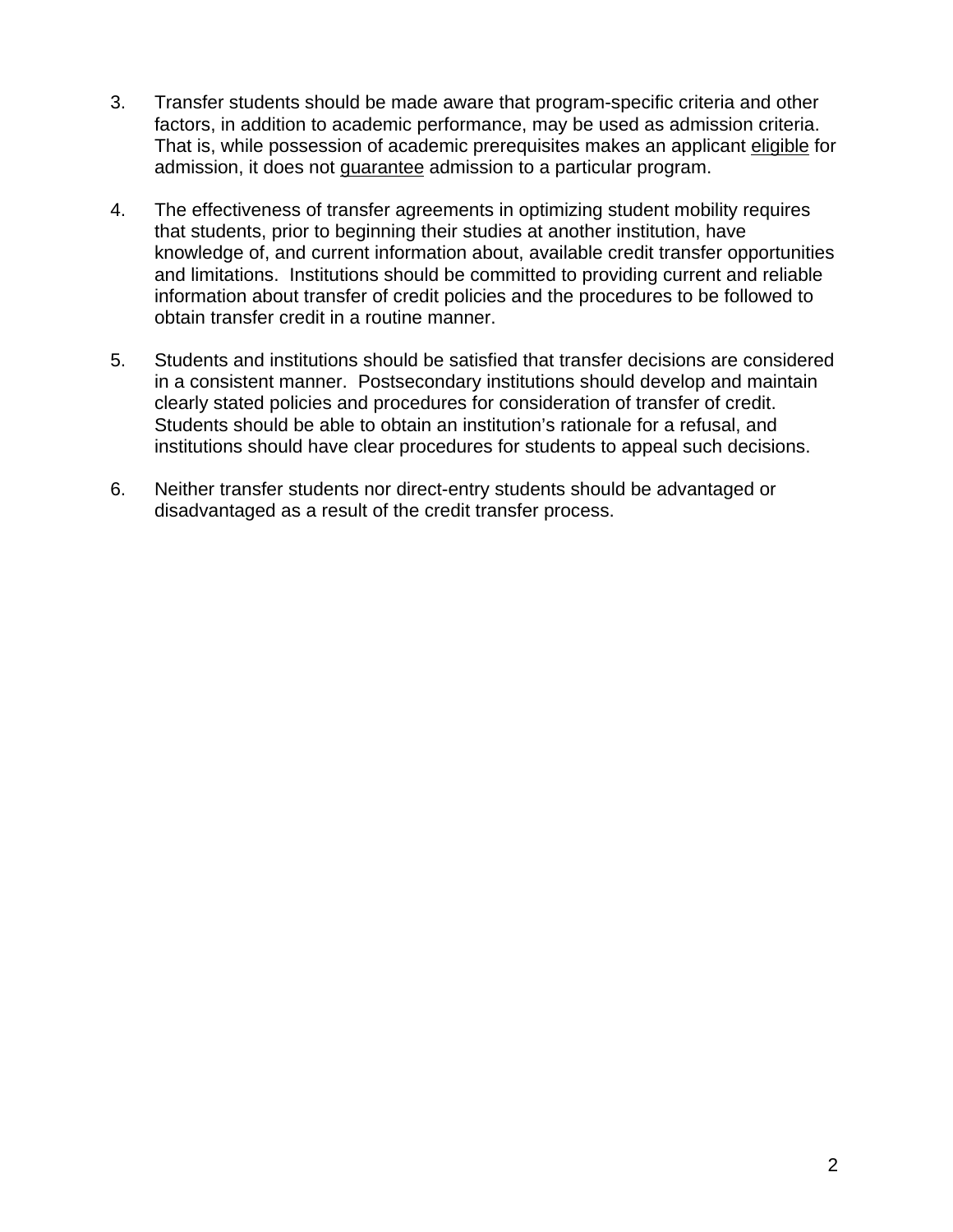# **JURISDICTION: Alberta**

## **1. Communication of Ministerial Principles**

The Alberta Council on Admissions and Transfer (ACAT) reviewed its own principles to ensure that they adhere to the Pan-Canadian Principles and made appropriate adjustments. The revised principles were approved by the Council in 2005.

## **2. Adoption of Ministerial Principles**

Any institution that becomes a member of Alberta's Transfer System must agree to the Principles, Policies and Procedures of ACAT.

### **3. Three-Year Framework for Action**

Alberta has had a credit transfer system in place for 30 years. Maintenance of transfer agreements and negotiation of new agreements happen on a continual basis. In June 2005, ACAT completed a contract project to research transfer practices and produced the document, *Best Practices in Transfer Review*. This document will be used by members of the Alberta transfer system to facilitate the creation and maintenance of transfer agreements.

### **4. Priority Action Areas**

Within Alberta, students can transfer between institutions with relative ease, that is, a student can transfer from a college to a university, from a technical institute to a private university college, and between colleges. The Alberta Transfer Guide (published annually) and the ACAT Web site provide learners with information about admissions and transfer. Included in the printed guide are all active transfer agreements. Learners can access transfer agreements on-line, dating back to 1993–94. Agreements on-line are also updated on a weekly basis.

### **5. Research**

ACAT would be amenable to sharing its *Best Practices in Transfer* document with other jurisdictions.

### **6. Working Group**

ACAT strongly recommends that the CMEC Working Group on Credit Transfer continue its efforts. While students who remain within Alberta's borders can transfer credit with few difficulties, Council is concerned about students whose courses and credentials are not recognized when they move to other jurisdictions.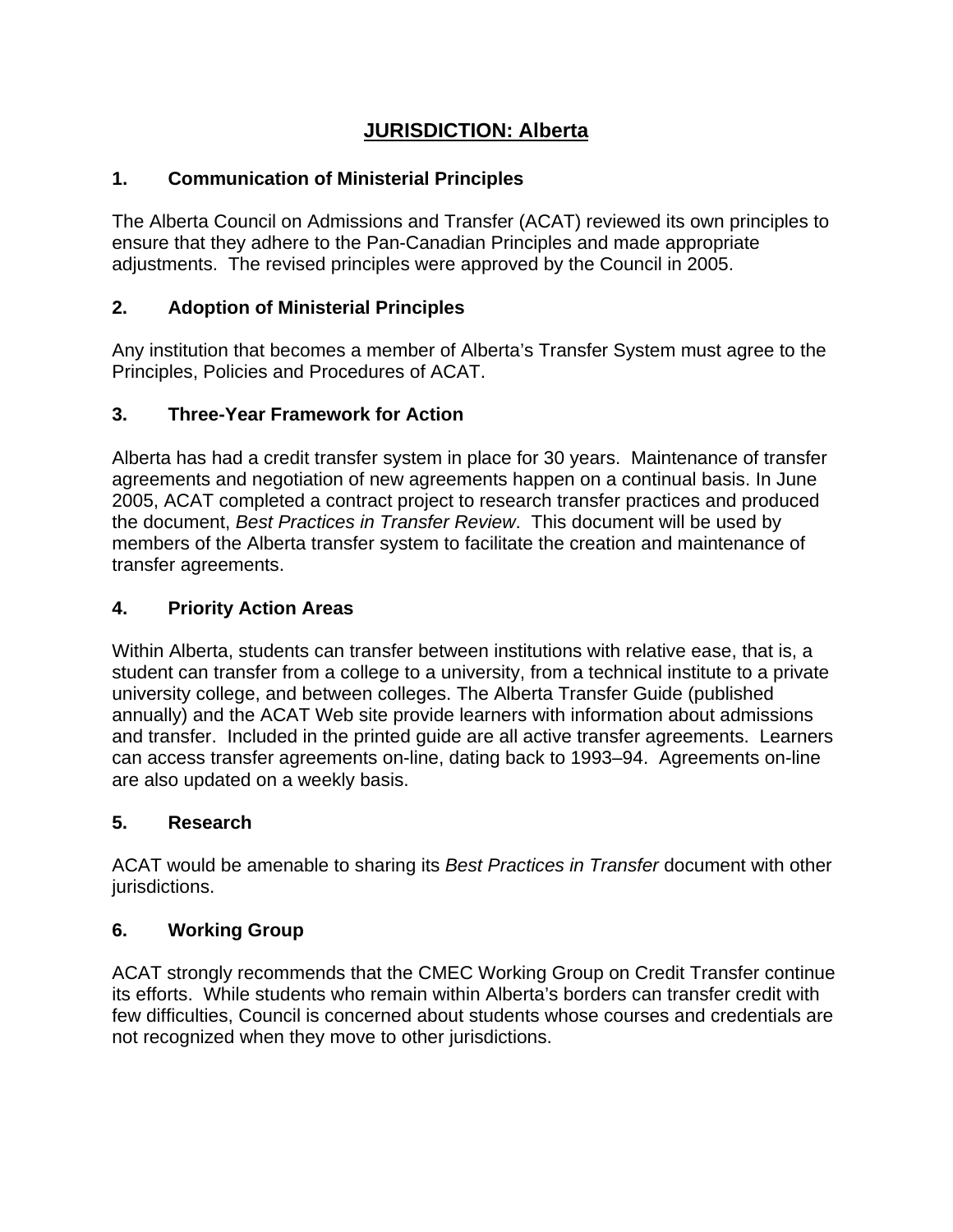## **JURISDICTION: British Columbia**

### **1. Communication of Ministerial Principles**

Yes. In addition, the Principles are consistent with the Principles and Guidelines for Transfer that have been in existence in British Columbia since 1975 (although modified over time) and that form the basis for all credit transfer arrangements in the BC Transfer System. See: www.bccat.bc.ca/articulation/principles.html

### **2. Adoption of Ministerial Principles**

No process was necessary given that they are already fully accepted and implemented within all the BC public and some private postsecondary institutions that form the BC Transfer System.

### **3. Three-Year Framework for Action**

Each year the BC Council on Admissions and Transfer (BCCAT) prepares a detailed work plan and at the end of the fiscal year prepares an Annual Report that summarizes what was achieved. Each annual report is approximately 50 pages in length and includes reference to completed research reports, newsletters, and related publications. Three annual reports since 2002 can be located at: www.bccat.bc.ca/council/menuannrpt.html

In summary, the following major activities were undertaken and were successfully achieved:

- Updated our on-line Web-based Transfer Credit Evaluation System that enables institutions to request and accept new transfer agreements — all of which results in an enhanced database driving the Web-based searchable BC Transfer Guide (approximately 85,000 course-to-course transfer equivalencies in addition to almost 800 block transfer agreements).
- Published a revised edition of BC Transfer TIPS (a comprehensive guide to transferrelated information for students) www.bccat.bc.ca/tips/index.html
- Completed 36 transfer innovations projects over the past few years. These projects are studies undertaken by provincial articulation committees with funding provided by BCCAT. Projects focus on a particular program or discipline and are designed to improve transfer, recommend innovative approaches to transfer, or provide better information on transfer options and pathways within that subject area.
- Completed 25 transfer-related research studies examining transfer policies, level of transfer activity, student outcomes, occupational participation and other issues (published and available at www.bccat.bc.ca/publications/index.html).
- The Council's mandate was expanded by the Ministry of Advanced Education to examine issues pertaining to capacity, demand, and student mobility, and to recommend policies and practices that facilitate the admission process for direct entry and transfer students within the BC postsecondary system. BCCAT is interested in addressing admissions issues because opportunities for students to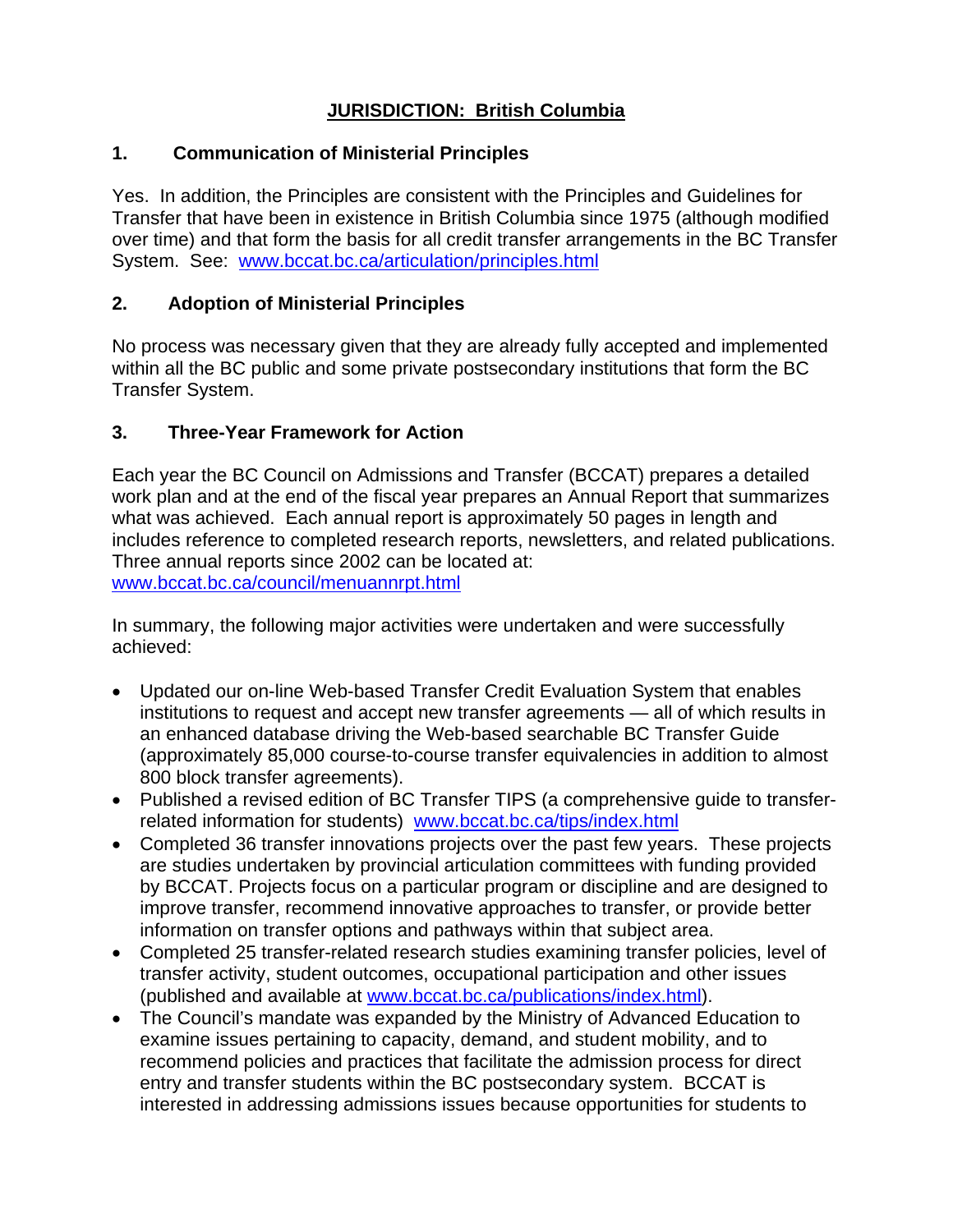move among and be admitted to institutions are integrally linked to their ability to transfer credit.

- The expansion of the Council's mandate also included coordination of transfer arrangements between public and private postsecondary institutions The Council was successful in developing, gaining support for, and formally approving a policy that enables new private degree-granting postsecondary institutions to become formal members of the BC Transfer System. The policy can be viewed at: www.bccat.bc.ca/system/privatepolicy.pdf.
- A Provincial Course Outline Template was completed and released to the system in November 2004. The Template and its related resources are designed to promote efficient articulation by providing sufficient information, at the right level of detail and in a consistent format, to facilitate the assessment of equivalency.
- A new Web-based educational planning resource, www.educationplanner.bc.ca/, has been developed and is now available to the public free of charge. Its primary purpose is to provide clear, reliable, and detailed information for students, parents, and advisors about public postsecondary programs available in BC. It also includes comprehensive links to related career opportunities to help learners make wellinformed decisions about their education and career options.

#### **What future steps are planned? Other comments?**

- We will launch a new student-focused Web site, www.bctransferguide.ca*,* which will provide student-friendly content dedicated to all matters related to transfer in BC. It will also be the home of the course-to-course database, which is updated dynamically by the Transfer Credit Evaluation System. The expectation is that developing the BC Transfer Guide into its own Web site will make the site easier to market to both institutions and students.
- We will complete the first edition of a *How to Articulate Handbook,* a comprehensive resource for faculty and others who are charged with assessing courses and assigning transfer credit.
- We will encourage the postsecondary system to collect and integrate student records data that will enhance our understanding of student applicants and the pattern of student flows into and among our institutions. We will also continue to encourage institutions to share relevant information that will facilitate their enrolment-planning processes. To enable much of this to happen, BCCAT will be active in supporting efforts to provide Personal Education Numbers (PEN) to all student applicants and to pool data from the Ministry of Education, universities, and the College/Institute Central Data Warehouse. Concurrently, we will participate in discussions to identify the metrics and analytical models that will address critical questions pertaining to student access and mobility from a system-wide perspective.
- We will embark on a major project to determine how best to expand transfer information and models to better address the evolving nature of the BC postsecondary system. Specifically, we will address the growing interest in expanding transfer agreements to reflect that more and more institutions both send and receive transfer students.
- We will continue to address issues related to public/private articulation by seeing if consensus is possible on the issue of whether private institutions should cover the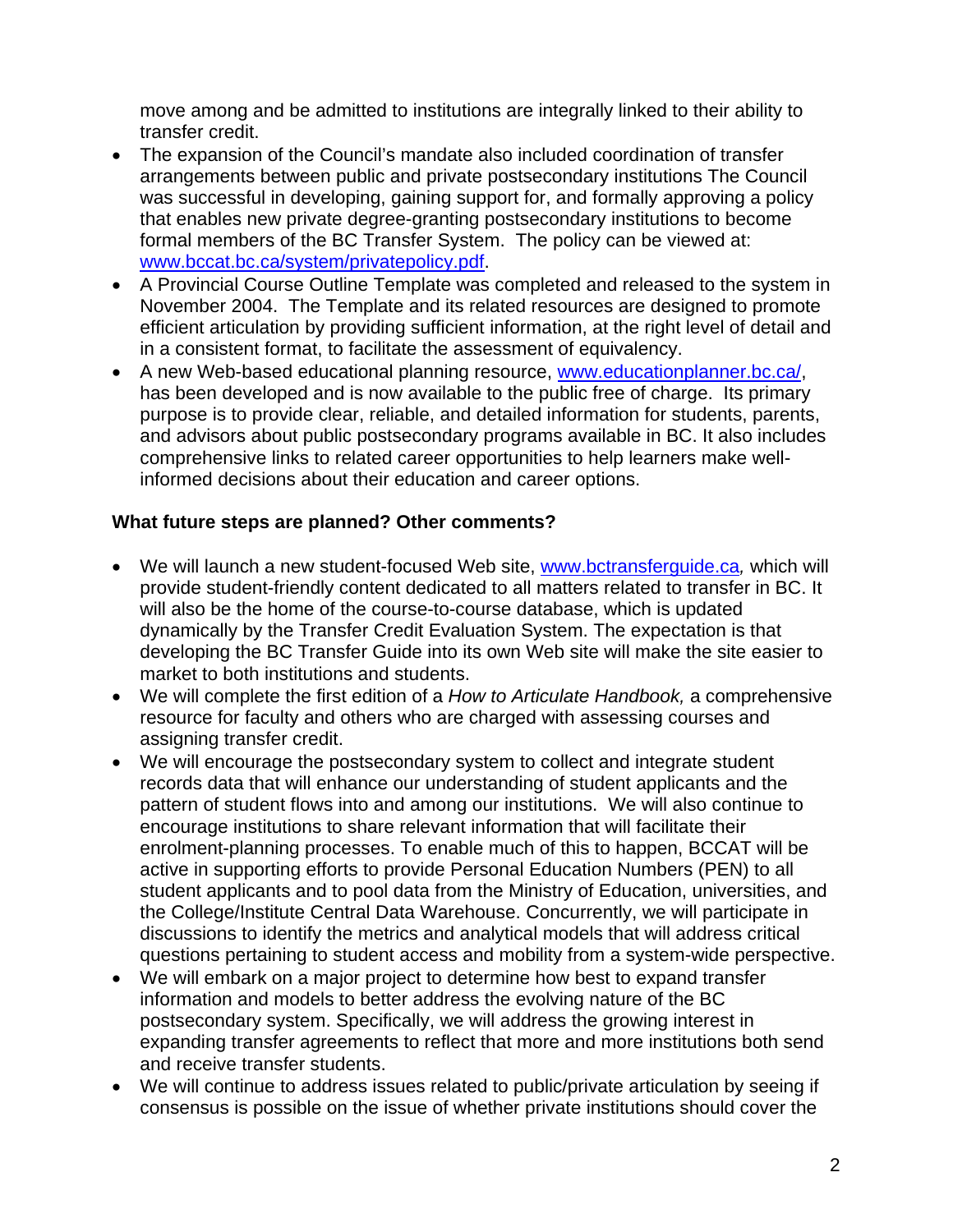costs of articulation with public institutions and by continuing to monitor and implement our new policy regarding articulation with degree-granting private institutions.

### **4. Priority Action Areas**

Yes, they were central to our work, the results of which are summarized above.

### **5. Research**

British Columbia has provided direct assistance to institutions, agencies, and provincial governments in supporting their work to develop and implement improved transfer practices. In particular we have worked with Saskatchewan, Manitoba, and Ontario and consult frequently with our colleagues in Alberta. Yukon College is also a member of the BC Transfer System and articulates with most of our degree-granting institutions. All of our publications are available on our Web site for public access.

## **6. Working Group**

British Columbia endorses the continuing support of CMEC to improve portability of postsecondary credits for students who move between provinces to complete their education. The CMEC should continue to monitor progress in achieving this goal.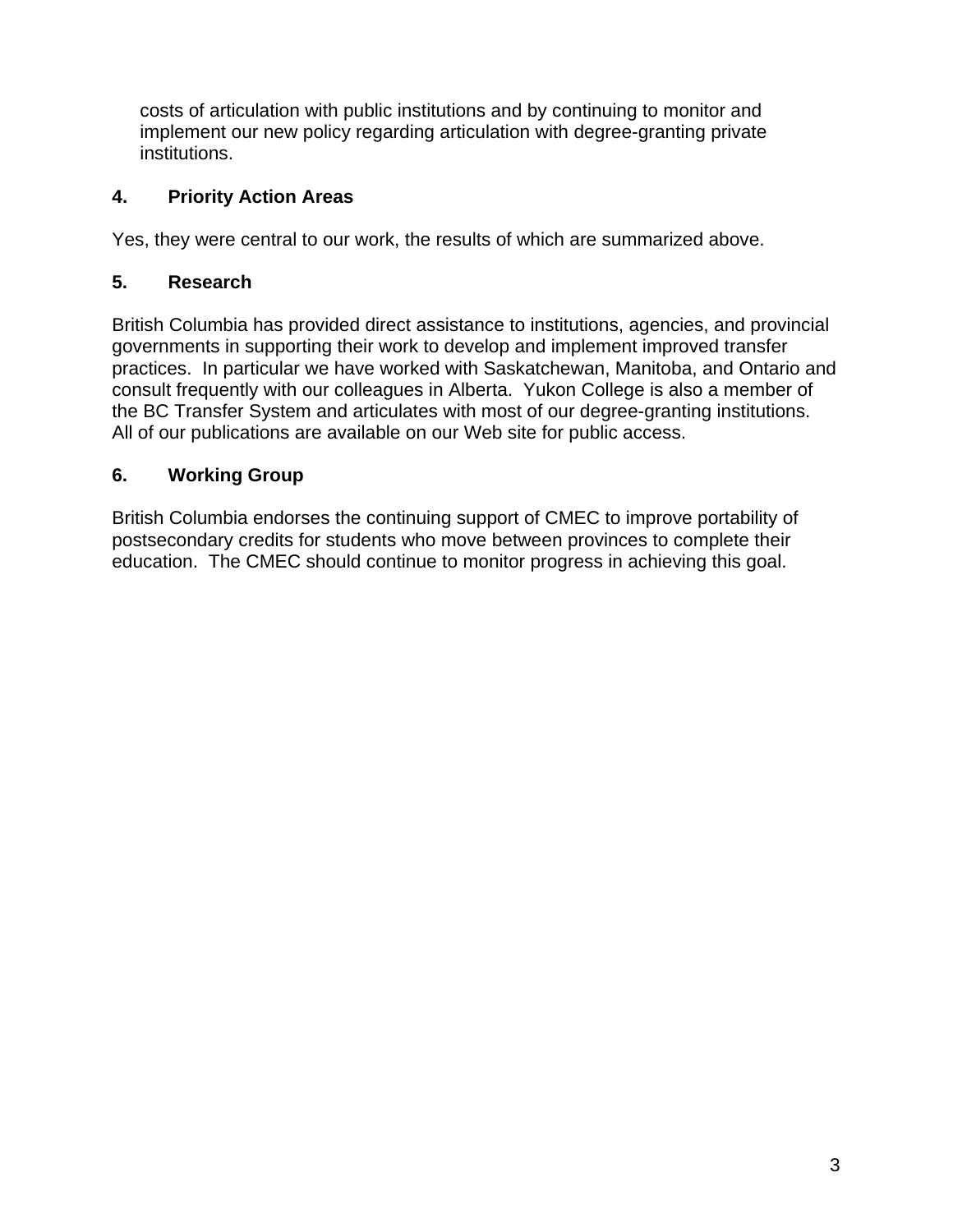## **JURISDICTION**: **Manitoba**

### **1. Communication of Ministerial Principles**

Yes, and they were also communicated and accepted by the Council on Post-Secondary Education in Manitoba. However, the institutions, while agreeing with the principles, have not necessarily adopted them formally. While some action is under way in enhancing credit transfers, it is still slow and requires additional acceptance from some of the institutions.

## **2. Adoption of Ministerial Principles**

A Working Group on Credit Transfer with appropriate representation was created in 2003; the group has met regularly two times a year since its formation. CMEC credit transfer principles have been adopted informally by this group.

### **3. Three-Year Framework for Action**

In addition to the Working Group on Credit Transfer, three articulation committees have been functioning in the areas of nursing, educational assistants, and environmental studies. The Nursing Articulation Committee has completed its work; the other two continue to meet and make progress.

### **4. Priority Action Areas**

Increased credit transfers have occurred in the field of nursing, and other areas are being considered. Information is available to the students, but not in a timely or coordinated manner. This is one area that the institutions have identified as needing additional resources. It is a work-in-progress.

### **5. Research and**

## **6. Working Group**

The group should continue, as there is much to be shared and learned from the provinces and territories.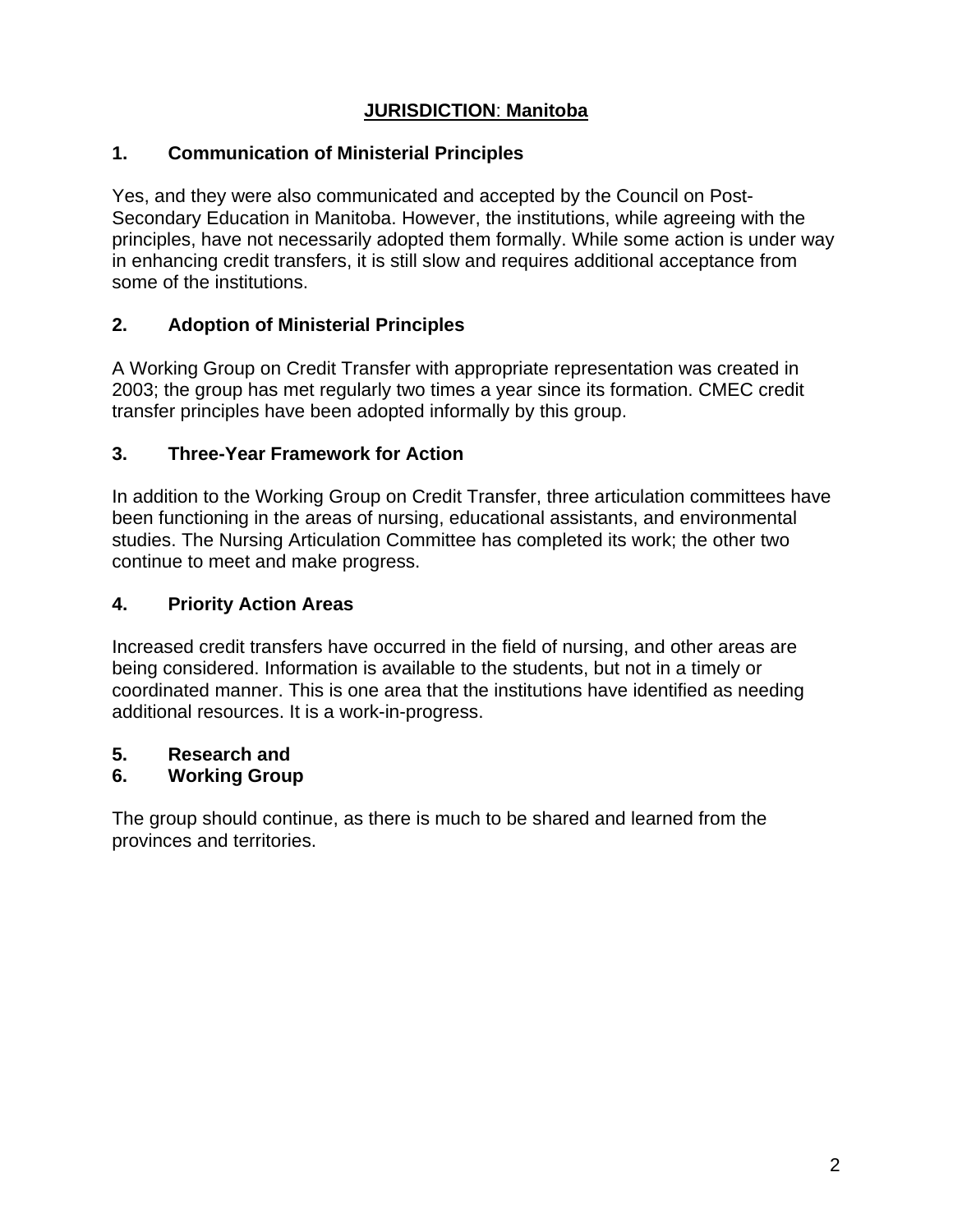## **JURISDICTION: New Brunswick**

#### **1. Communication of Ministerial Principles**

Yes, New Brunswick institutions have been informed of New Brunswick's Quality Learning Agenda, in which a principal component is increasing accessibility to postsecondary education in New Brunswick by removing barriers, including the improvement of credit transfer and articulated programming among community colleges, universities, and private institutions.

### **2. Adoption of Ministerial Principles**

This process will be developed within the next two years as part of New Brunswick's Quality Learning Agenda.

#### **3. Three-Year Framework for Action**

New Brunswick postsecondary institutions have increased articulated opportunities between universities and the New Brunswick Community College/Collège Communautaire du Nouveau-Brunswick (NBCC/CCNB).

Within one year, the departments of Training and Employment Development and Education will collaborate to create a centralized approach to PLAR. We will work with New Brunswick universities, community colleges, and private institutions to increase the scope and number of recognized credit transfers, articulated programs, and e-learning opportunities offered by universities, community colleges, and private institutions.

As part of its strategy, the NBCC/CCNB network has implemented a common course credit system, a common course numbering (coding system), and the development of common core courses that are automatically transferable within the network.

### **4. Priority Action Areas**

Articulated programs with participating institutions have been established as well as block transfers, individual transfers, and out-of-province agreements (with three Nova Scotia institutions).

NBCC/CCNB has entered into an increasing number of articulated agreements with universities since 2002. Where possible, they have agreed to common admission requirements. Articulated agreements provide for 100% credit of community college courses toward completion of a degree. In other instances (usually with out-of-province universities), block transfer agreements have been negotiated. Accurate information is provided to students in the college calendar and other program documents.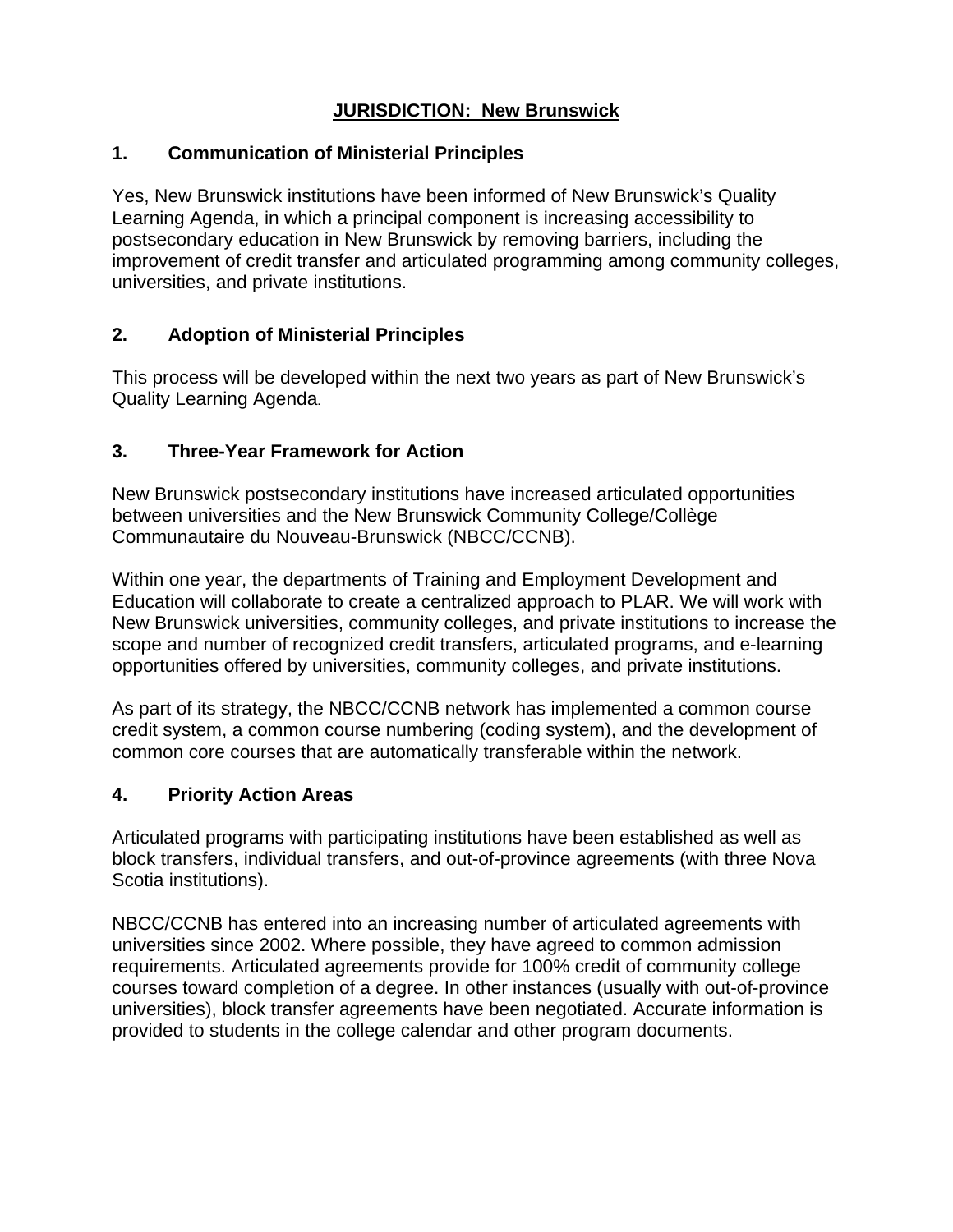### **5. Research and**

## **6. Working Group**

We support the continuation of the CMEC Working Group on Credit Transfer if the group can have a more practical mandate; the present working group has done its work and now it is up to provincial and territorial jurisdictions to implement their recommendations.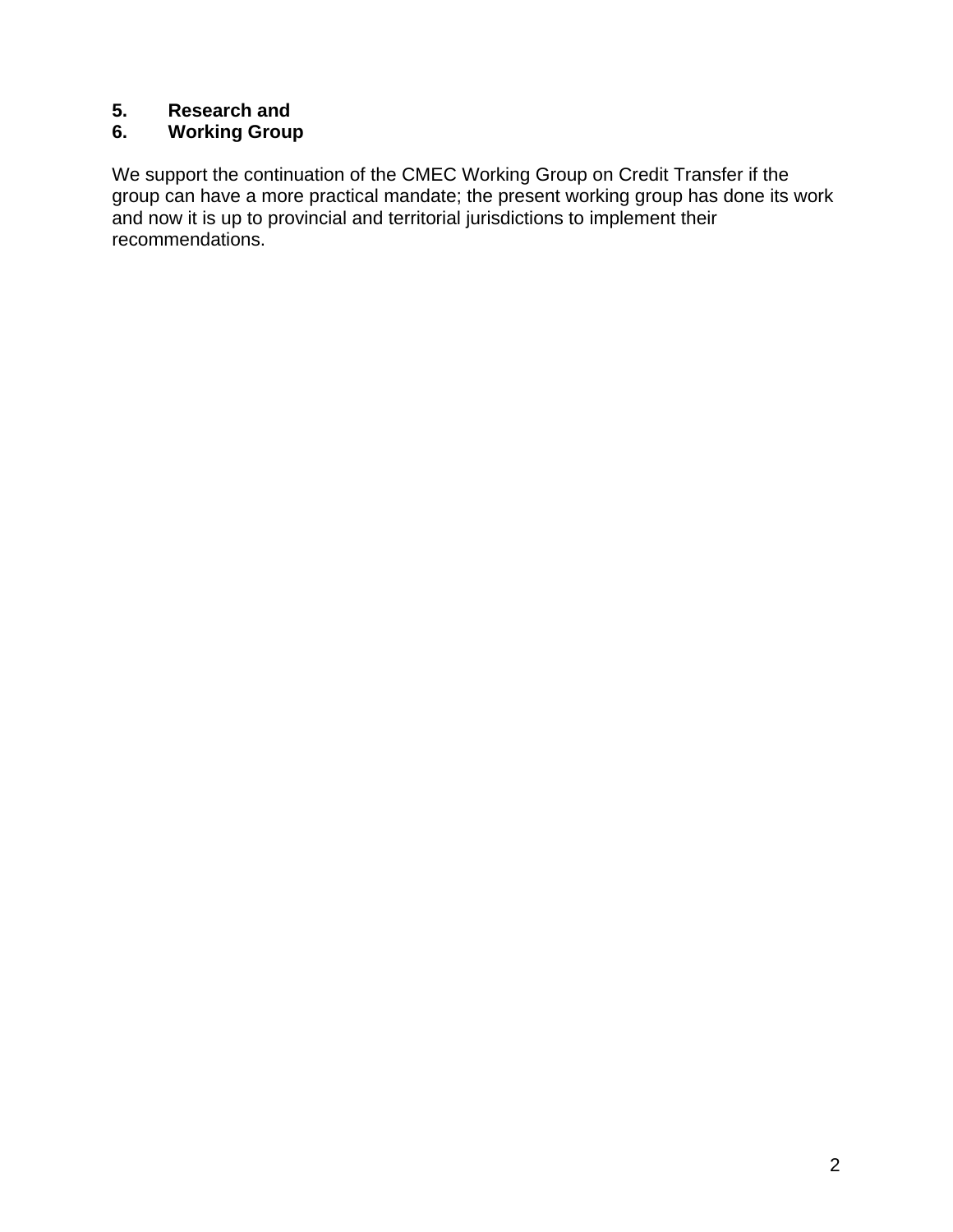## **JURISDICTION: Newfoundland and Labrador**

#### **1. Communication of Ministerial Principles**

The Newfoundland and Labrador Council on Higher Education (CHE) was established in 1992 with membership consisting of senior executives from Memorial University of Newfoundland (MUN), College of the North Atlantic (CNA), the provincial government, and K-12 Directors of Education. Of particular significance to CHE is the Articulation, Transfer and Admissions Committee (ATAC) which is mandated to coordinate the articulation process embracing the public secondary schools, MUN and CNA, to optimize student accessibility and to enhance student mobility through transfer of credits.

Newfoundland and Labrador has had a credit transfer mechanism between MUN and CNA for over 20 years. The mechanism is quite progressive, and new agreements are being signed on a regular basis between our public postsecondary institutions (MUN/CNA) and those in other parts of Canada as well as in other nations.

MUN is committed to and complies with the *1995 Pan-Canadian Protocol on the Transferability of University Credits* (Admissions Regulation 5.5, Memorial University Calendar). MUN was instrumental in the initial draft of the Protocol in 1995.

### **2. Adoption of Ministerial Principles**

At the May 13, 2003, Council on Higher Education meeting, the Articulation, Transfer and Admissions Committee (ATAC) was directed to

- review CMEC principles and modify existing provincial principles to ensure consistency with CMEC; (Winnipeg, October 9, 2002);
- review existing arrangements for credit transfer and commit to develop a framework for action to improve transfer arrangements over a 3-year period; and,
- support the Department of Education in the implementation of the Pan-Canadian Credit Transfer Work Plan with a view to having more systematic pan-Canadian credit transfer arrangements in place by 2005.

With reference to the first bullet, the ATAC Principles Working Group was established with representatives from Memorial University, Marine Institute, College of the North Atlantic, and Canadian Federation of Students. Members of the subgroup performed a thorough review and comparison of the principles outlined in the *CMEC Ministerial Statement on Credit Transfer in Canada* with the *Council's Principles and Guidelines for Transfer and Admissions* and concluded that the Council's principles and guidelines are consistent with those outlined in the CMEC Ministerial Statement.

### **3. Three-Year Framework for Action**

Since fall 2004, ATAC has implemented some major changes in its reporting structure. The new structure was created to ensure a more effective and efficient provincial credit transfer mechanism.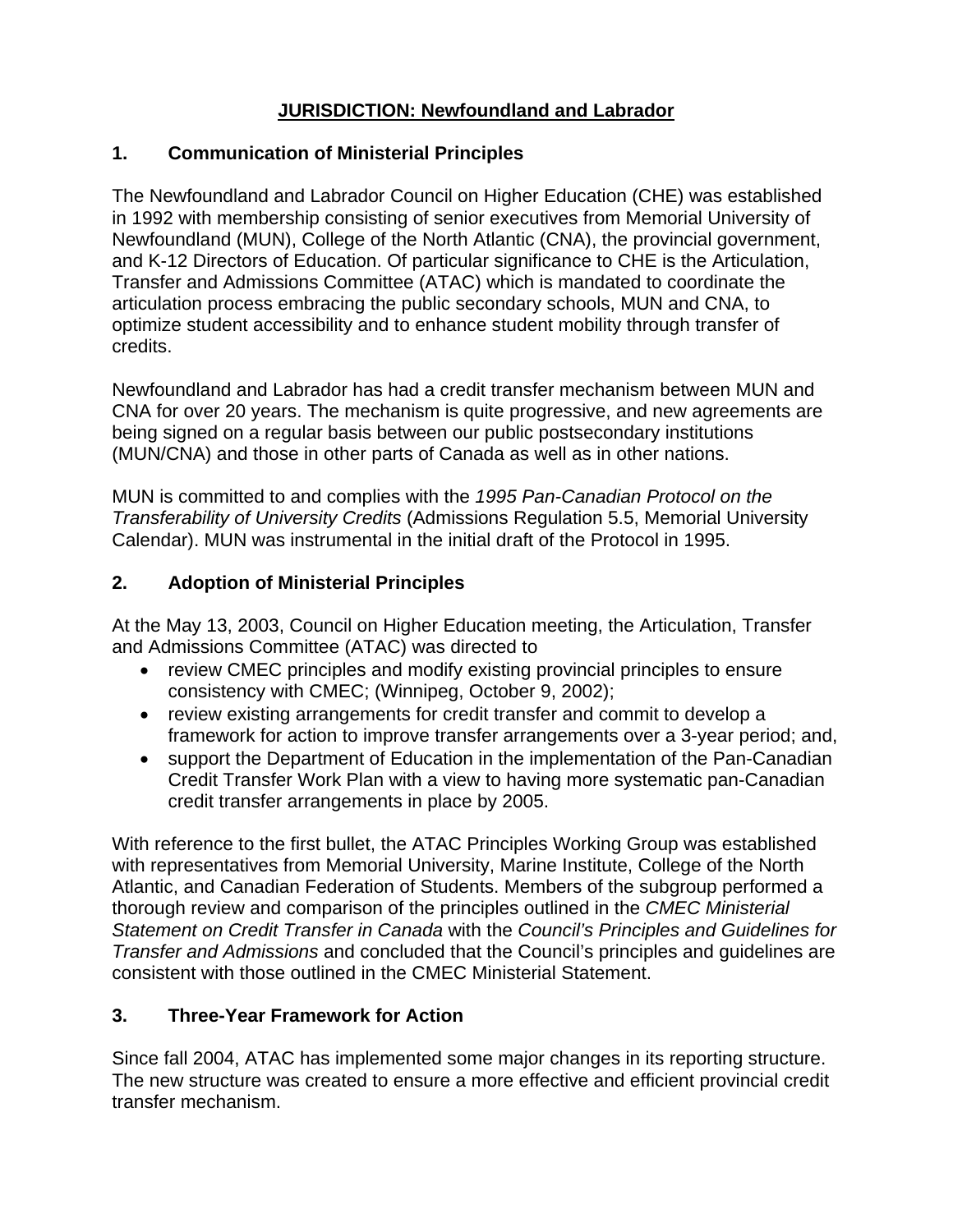In June 2004, the Minister of Education announced the commissioning of the *White Paper on Public Post-Secondary Education*. The White Paper was highlighted in the 2004 Speech from the Throne and was commissioned as part of the Government of Newfoundland and Labrador's continued commitment to provide affordable and accessible postsecondary education opportunities. On July 7, 2005, the White Paper titled *Foundation for Success* was released by the Minister of Education. (News Release, July 7, 2005)

The policy review examined all aspects of the province's public postsecondary education system, including the role of the Council on Higher Education (CHE). The White Paper's recommendation with respect to CHE states:

- Amend the *Acts* governing Memorial University and College of the North Atlantic to require each institution to demonstrate greater connectedness with each other, stronger accountability to the public, and their contribution to the social and economic development of the Province. This will include
	- ♦ three joint appointments to the University and College Boards;
	- ♦ a reconfigured Council on Higher Education recognized in legislation;
	- ♦ a process of monitoring and reporting to the council by the jointlyappointed members.

Implementation of the White Paper has commenced and the legislation will go to the House of Assembly for Royal Assent during the fall sitting. Credit transfer has been and will continue to be of top priority for CHE.

## **4. Priority Action Areas**

The two identified areas have been and will continue to be of prime importance to government as well as the public secondary and postsecondary educational institutions. Students are provided with accurate and timely credit transfer information by the respective institutional officials. In addition, the council's annual Transfer Guide details established transfer of credit precedents available to students in Newfoundland and Labrador. The electronic version of the Transfer Guide includes a transfer database displaying course-by-course transfer information enabling students, faculty, and counsellors to conduct a credit transfer search on-line.

### **5. Research**

NL fully supports the research agenda strategy developed by the working group. The three areas requiring further research were identified as — transfer student profiles, costs and benefits of transfer, and studies of demand for transfer.

During the September 5, 2003, conference call, NL stated: "The three research areas are very useful and timely. NL would benefit tremendously from their own research as well as those of other jurisdictions. Our main problem would be financial constraints due to limited resources."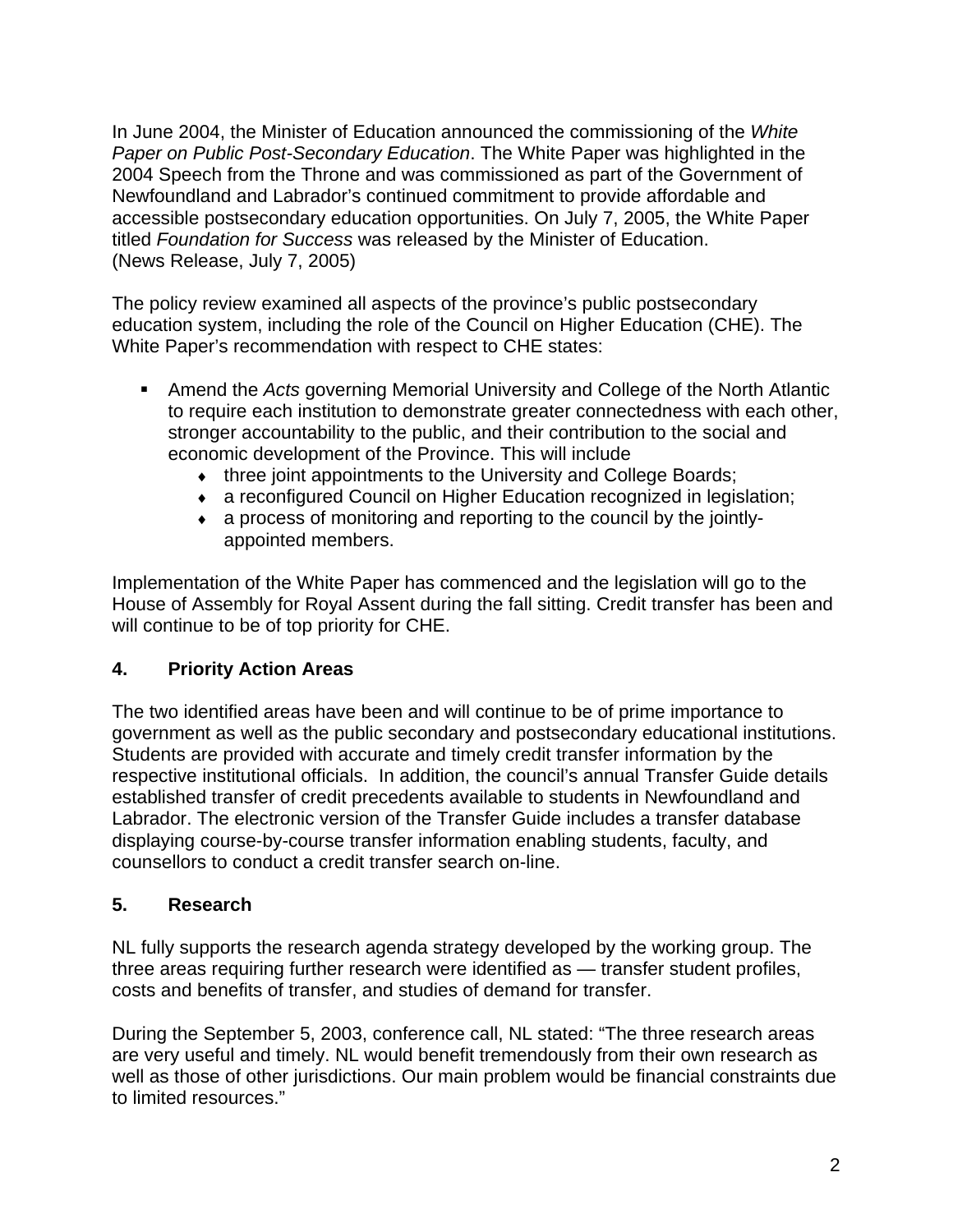NL's public postsecondary institutions will need to develop a timeline for the research and identify potential areas for their own research. It is not necessary for NL to conduct research on all three topics, nor is the list exhaustive by any means. NL remains committed to sharing best practices in credit transfer at the pan-Canadian level.

#### **6. Working Group**

NL encourages the continuation of the working group because the meetings provide an opportunity for jurisdictions to share valuable information at the pan-Canadian level.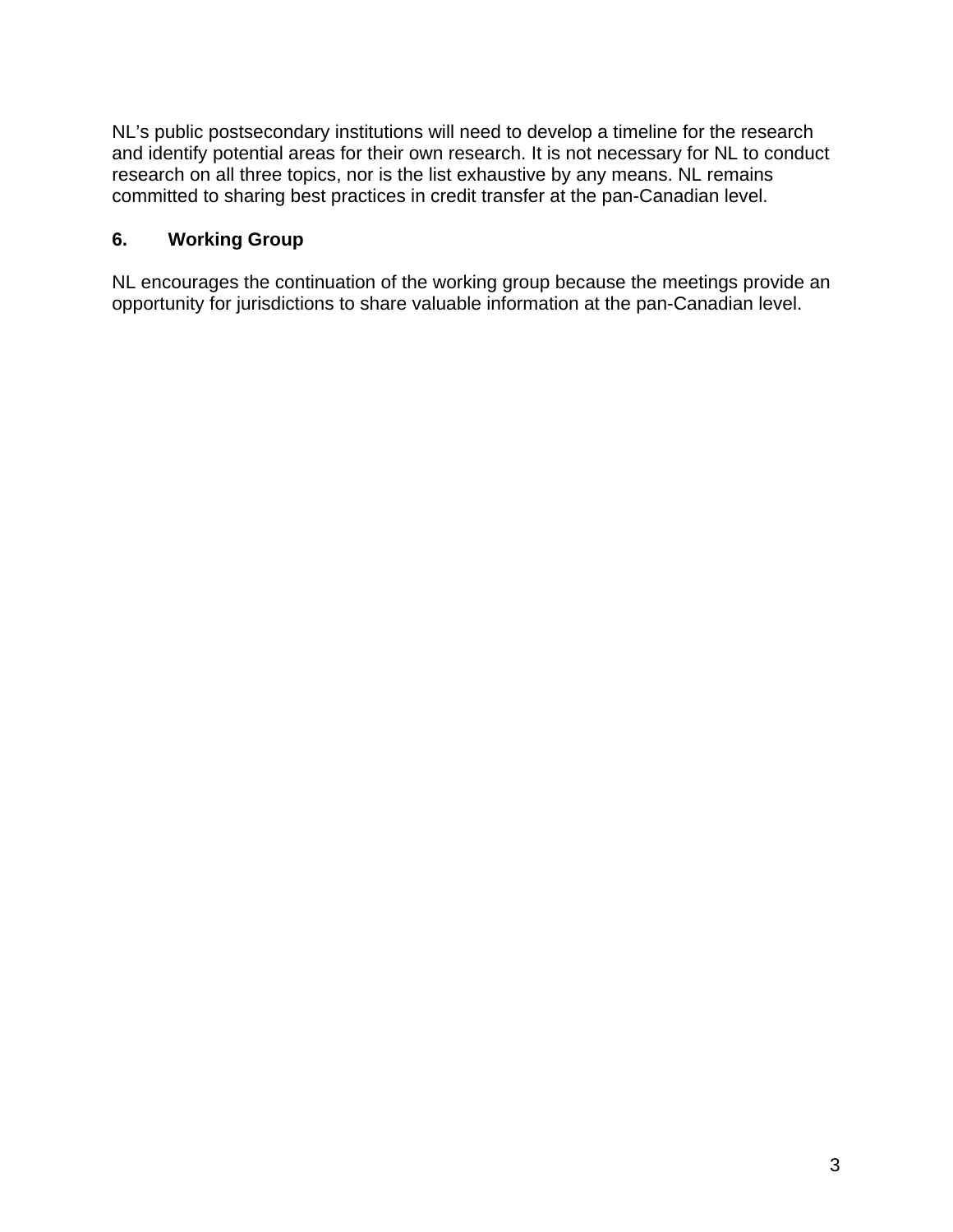### **JURISDICTION: Nova Scotia**

### **1. Communication of Ministerial Principles**

Yes

### **2. Adoption of Ministerial Principles**

No

### **3. Three-Year Framework for Action**

In December 2004, Nova Scotia signed a Memorandum of Understanding with the 11 universities in the province on funding and tuition fees. The MOU guarantees operating funding and limits tuition fee increases. As part of the MOU, the province and the universities agreed to continue to work on a number of initiatives, including credit transfer. A Working Group on Credit Transfer will be struck (approximately fall 2005) to report on the status quo and to develop a strategy and process to improve credit transfer between the university and the community college systems and among institutions in this province and in other jurisdictions. A further objective of the working group will be to clarify and simplify, particularly for students, the policies and arrangements around credit transfer.

### **4. Priority Action Areas**

These two areas will be given priority in future discussions (see #3 above).

**5. Research and** 

### **6. Working Group**

Nova Scotia supports the continuation of the CMEC Working Group on Credit Transfer.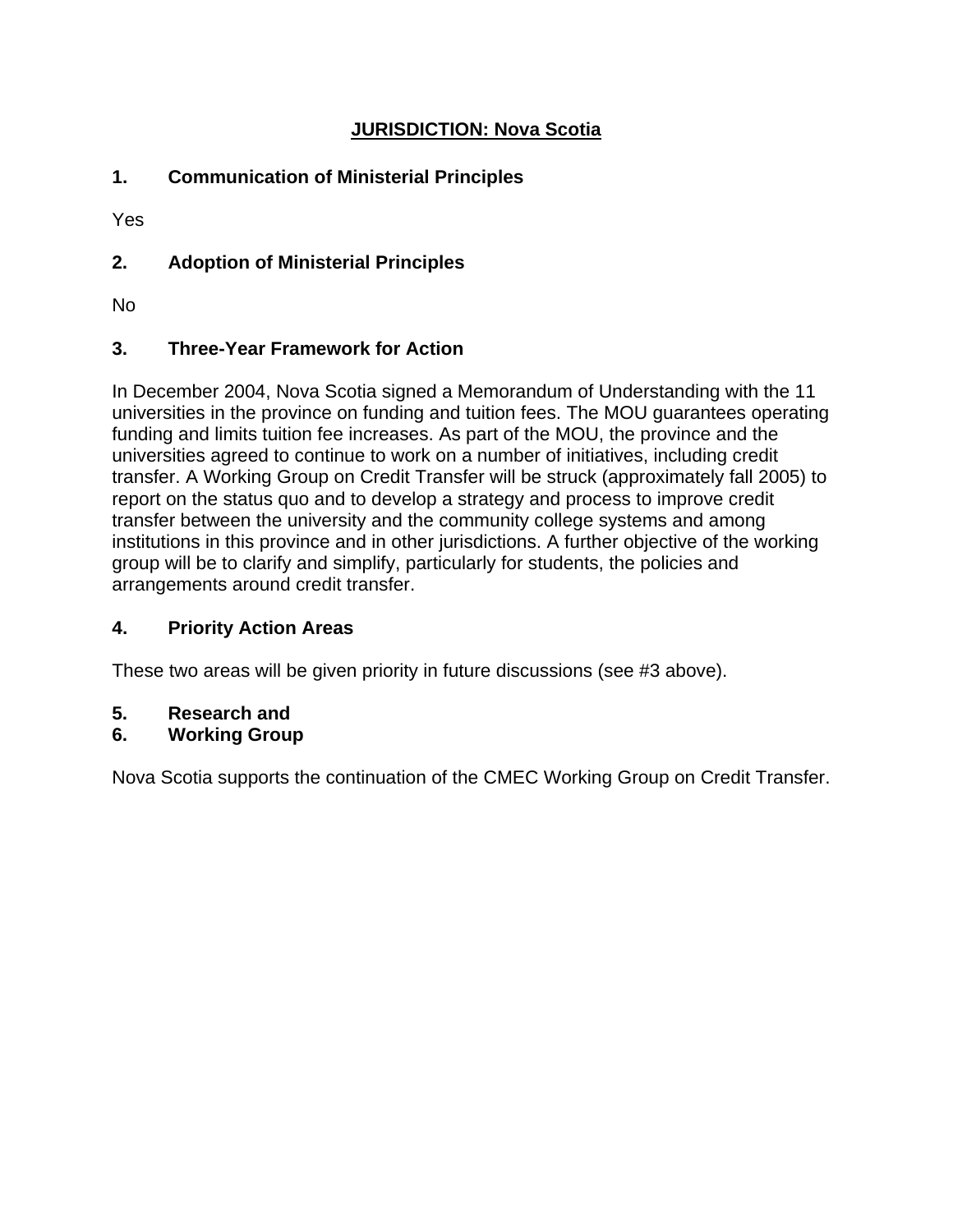# **JURISDICTION: Nunavut**

### **To Be Completed**

- **1. Communication of Ministerial Principles**
- **2. Adoption of Ministerial Principles**
- **3. Three-Year Framework for Action**
- **4. Priority Action Areas**
- **5. Research and**
- **6. Working Group**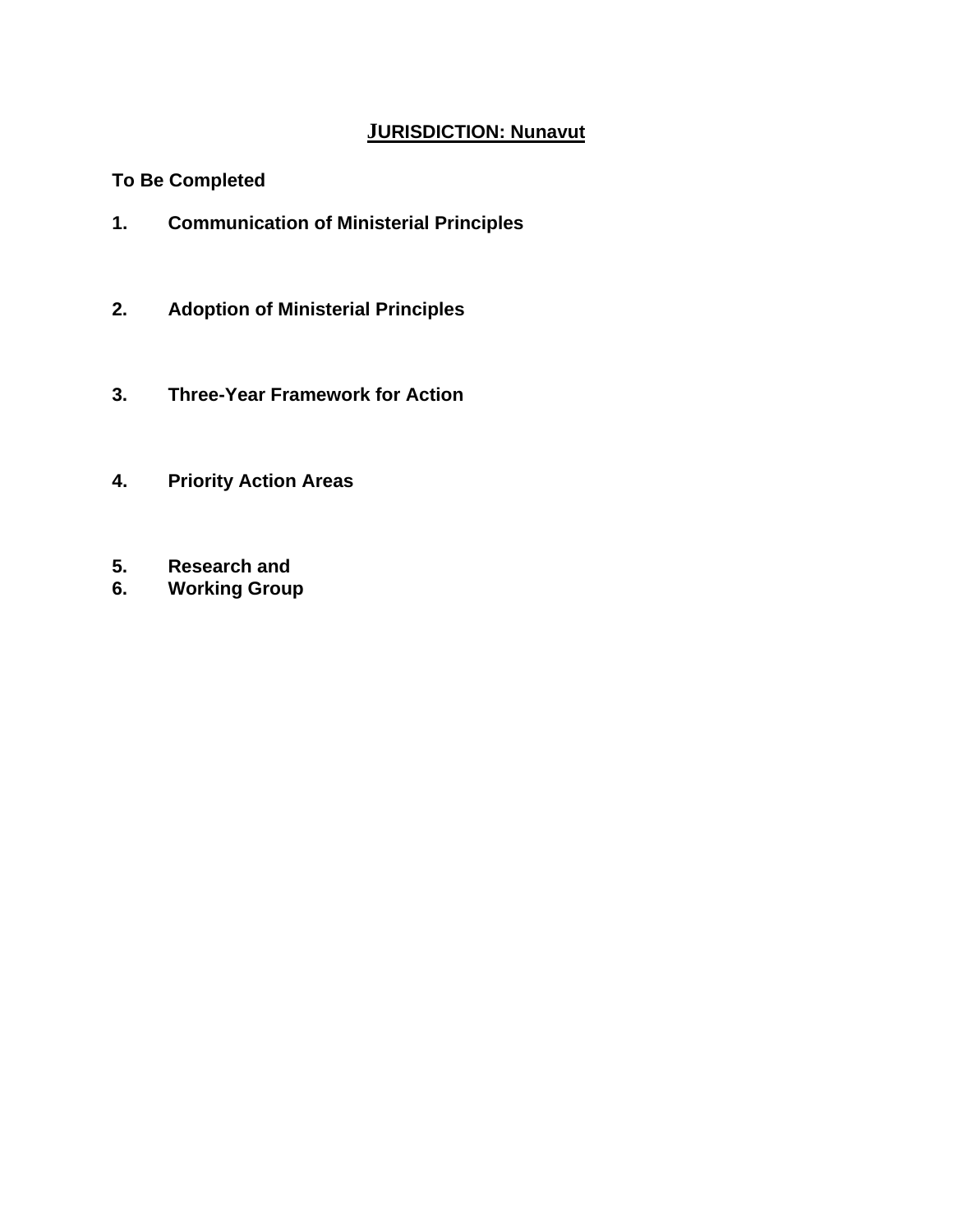### **JURISDICTION: Ontario**

#### **1. Communication of Ministerial Principles**

Following the ministers' endorsement of the *Ministerial Statement on Credit Transfer in Canada* in October 2002, the Deputy Minister of Training, Colleges and Universities distributed the principles to executive heads and presidents of all provincially-assisted colleges and universities in Ontario.

### **2. Adoption of Ministerial Principles**

The Deputy Minister asked that the statement be circulated widely within each postsecondary educational institution. The College-University Consortium Council (CUCC) was to be directed to implement a process of adaptation and adoption of the principles for Ontario within its enhanced mandate (see below).

#### **3. Three-Year Framework for Action**

In March 2003, the Ministry circulated a discussion paper to college, university, and student associations suggesting strategies for an Ontario plan to promote more credit transfer. During the consultations, differences between the college and university sectors on the perceived inadequacies of the current system became evident, as did the extent of the need for improvement, and the proposed future directions on transfer.

In response to these consultation findings, the Ministry organized an externallyfacilitated workshop in May 2004 with the vice-presidents, Academic of each college and university to seek consensus on next steps. The workshop identified local and systemic conditions for success to increase collaboration and suggested activities that Ontario could pursue in the short- and longer-term to support the implementation of these success factors.

In February 2005, the Report of Ontario's Postsecondary Education Review recommended that colleges and universities be required to recognize each other's related programming to create clear and efficient pathways for students while maintaining the distinct mandates of each system. The report also recommended government should consider the use of appropriate financial incentives and disincentives as a way to ensure ever greater collaboration that would result, by 2007, in a comprehensive approach to Ontario-wide, regional, and institution-to-institution degree-completion and credit-transfer arrangements to guide institutional recognition and admission decisions and student choice.

The McGuinty Plan for Higher Education announced in Ontario's 2005 Provincial Budget on May 17, 2005, provided an additional \$6.2 billion to colleges, universities, and training programs over the next five years. The improvement of pathways for students and increased collaboration between colleges and universities will be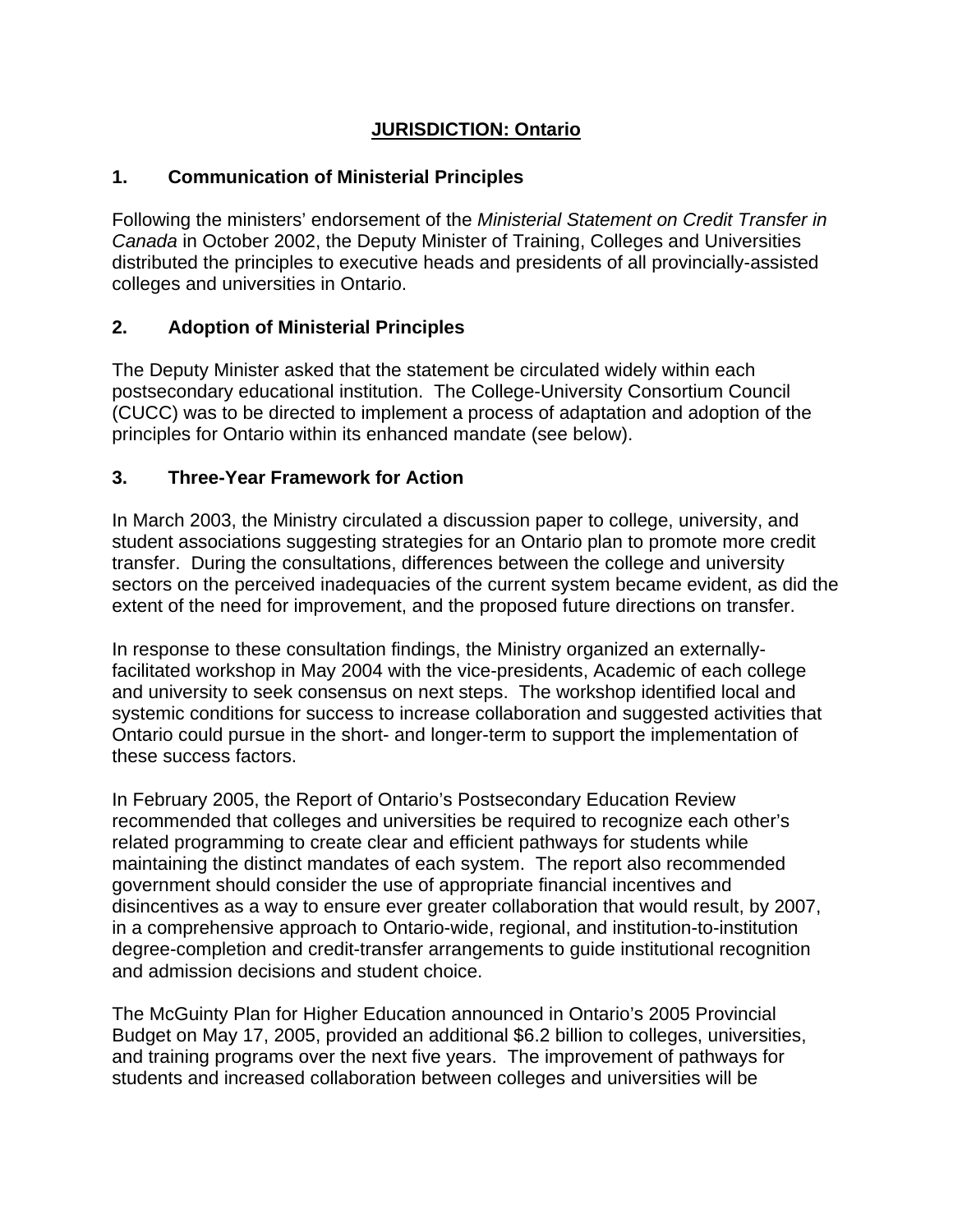important components of the government's commitment to improving the quality of, and access to, postsecondary education.

While the Review on Postsecondary Education was under way, CUCC upgraded its online transfer guide, added two student representatives to its membership, and initiated its research agenda. Research has been gathered on the number of students who transfer, the programs from which they transfer, and the success rates of transfer students. The Ministry has initiated discussions with CUCC on opportunities and future directions.

## **4. Priority Action Areas**

In its consultation paper and discussions with the postsecondary sector, Ontario identified the two research areas above as priorities. The Ontario College-University Transfer Guide (OCUTG) has been upgraded and enhanced to provide additional and clearer information for students.

## **5. Research and**

## **6. Working Group**

Ontario will continue to develop a strategy to improve collaboration between its colleges and universities. At this point, the CMEC Working Group on Credit Transfer is not a priority although it has been useful in providing information sharing and research resources.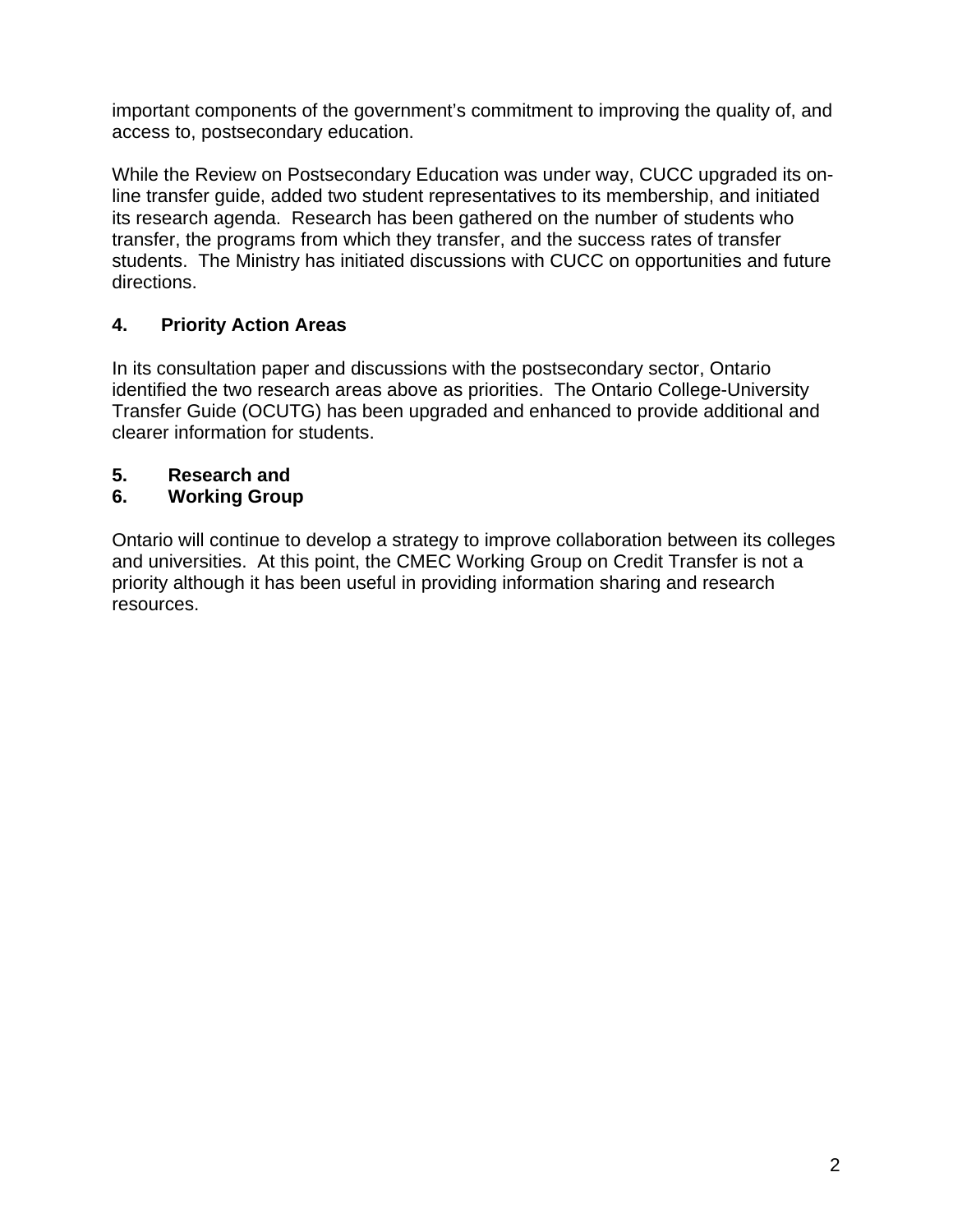# **JURISDICTION: Quebec**

### **1. Communication of Ministerial Principles**

Universities in Quebec have full jurisdiction over prior learning assessment. This issue is also dealt with by the *Comité de liaison de l'enseignement supérieur* (Postsecondary Education Liaison Committee), which brings together representatives from Cégeps, universities, and the *Ministère de l'Éducation, du Loisir et du Sport* (Ministry of Education, Recreation and Sport). The *Ministère de l'Éducation, du Loisir et du Sport* has communicated these Principles to the members of this committee.

## **2. Adoption of Ministerial Principles**

Section 22 of the College Education Regulation (*General and Vocational Colleges Act*) governs prior learning assessment by Cégeps. The *Commission d'évaluation de l'enseignement collégial* [College Education Evaluation Committee] ensures that Cégeps have and apply a prior learning assessment policy. Universities follow the Pan-Canadian Protocol on the Transferability of University Credits and enjoy full autonomy with respect to prior learning assessment.

### **3. Three-Year Framework for Action**

In May 2002, the *Ministère de l'Éducation, du Loisir et du Sport* released its *Politique d'éducation des adultes et de formation continue* (Adult and Continuing Education Policy), which contains many measures to develop a culture of prior learning assessment for all levels of education. The action plan encourages universities to equip themselves with policies for prior learning assessment. The *Association canadienne d'éducation des adultes des universités de langue française* (Canadian Association for Adult Education in French-language Universities) has been given a mandate to report on practices in universities in Quebec.

On April 6 and 7, 2005, the *Ministère de l'Éducation, du Loisir et du Sport*  organised the *Colloque national sur la reconnaissance des acquis et des compétences* (National Symposium on Prior Learning Assessment) to facilitate and promote prior learning assessment. The purpose of this symposium was to mobilize key stakeholders to further develop prior learning assessment, to increase awareness of the efforts that are under way, and to give this wide-scale endeavour a boost.

## **4. Priority Action Areas**

Increasingly, Cégeps and universities are developing bridges between technical programs and university undergraduate programs. While some universities recognize three credits from a technical program, others recognize up to 26 credits for bachelor's degree programs through Diploma of Collegial Studies–Bachelor's Degree Program (DEC-BAC) agreements. In 2002, we reported that nine universities had agreements with between one and 42 colleges for the transfer of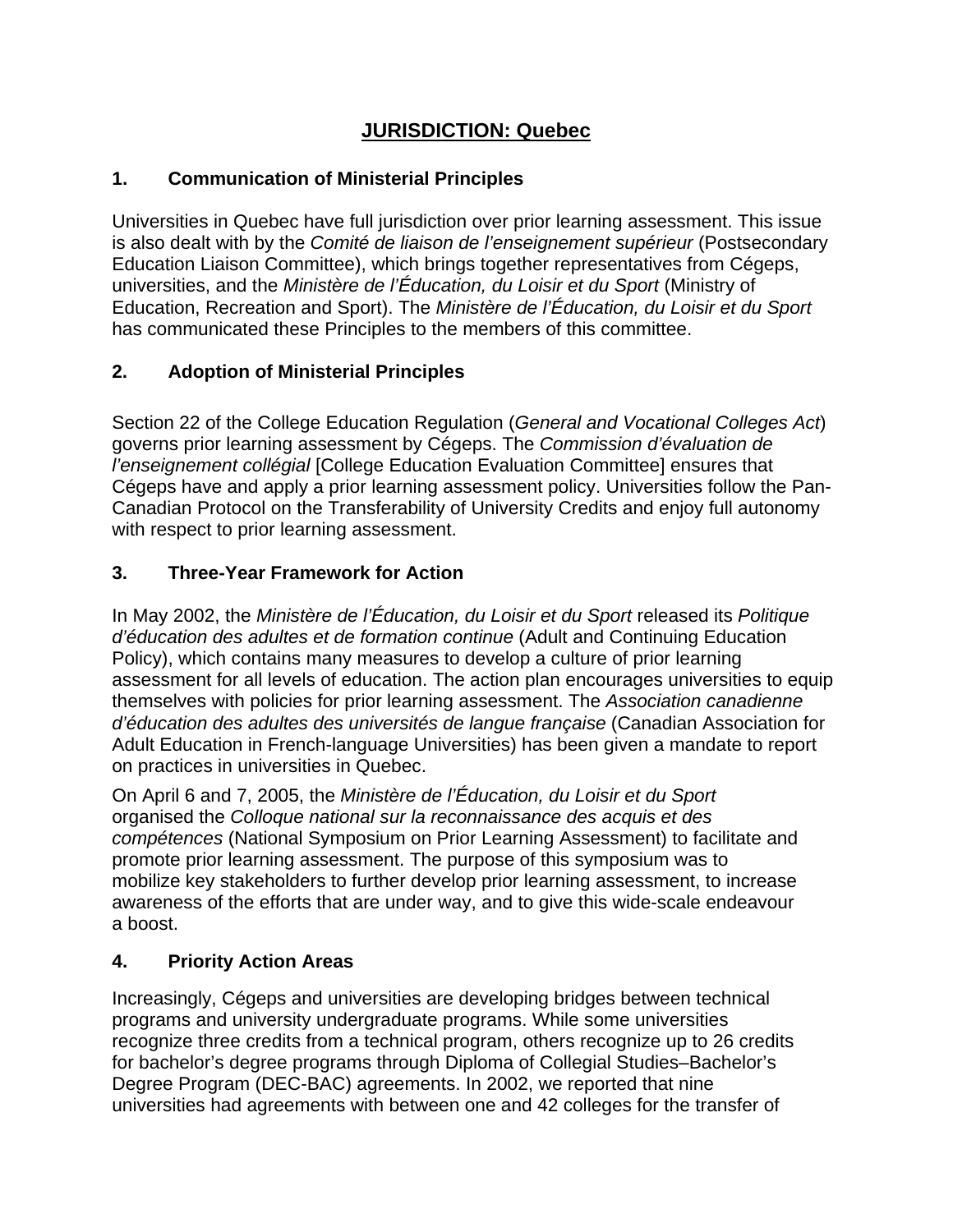between three and 33 credits. Since then, the number of agreements between universities and colleges has continued to grow. For example, one university now has 94 DEC-BAC agreements.

The Ministry's strategy to internationalize higher learning has also given a boost to prior learning assessment. For example, the joint doctoral degree program created in 1996 by France and Quebec enables doctoral students to study for three terms at a foreign university and earn a joint Ph.D. Thus, universities recognize doctoral training received at a foreign institution. This type of agreement is in the process of being expanded and will include universities in other countries such as Germany, Belgium, and Switzerland. The Ministry's short-stay grant program (\$10 M) enables students to pursue accredited training in their program of study at foreign universities. This requires Quebec universities to recognize credits issued by other institutions.

### **5. Research and**

### **6. Working Group**

The *Ministère de l'Éducation, du Loisir et du Sport* questions the advisability of extending the mandate of the CMEC Working Group on Credit Transfer.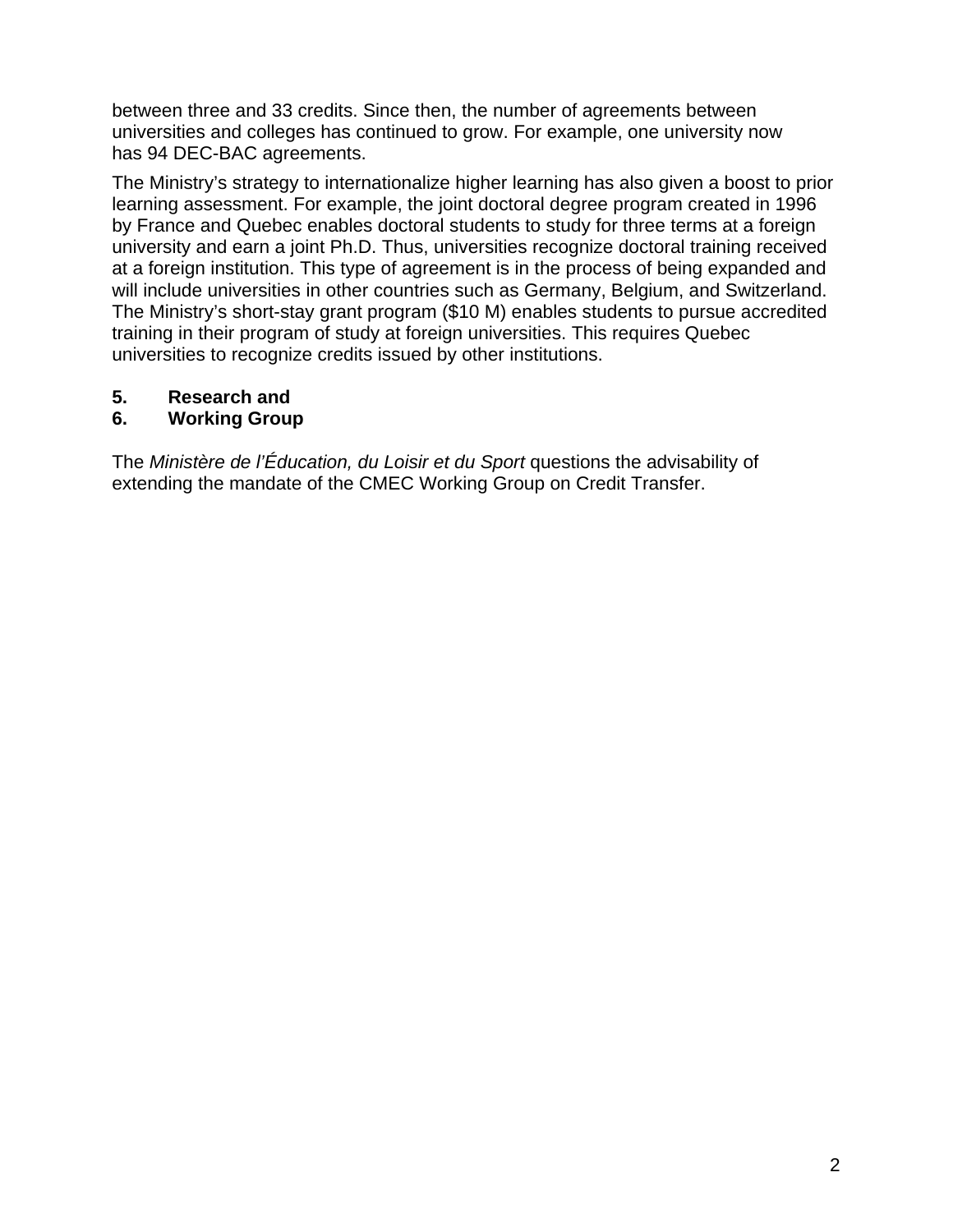# **JURISDICTION: Prince Edward Island**

### **1. Communication of Ministerial Principles**

Yes. We shared the principles with both UPEI and Holland College. At the same time, we were in the early stages of developing a credit transfer guide for PEI.

### **2. Adoption of Ministerial Principles**

We adopted the principles by consensus.

### **3. Three-Year Framework for Action**

We reviewed the existing arrangements for credit transfer in the fall of 2004. A Credit Transfer Guide draft document is now being edited in PEI. Once editing is completed, the guide will be posted on the institutions' Web sites and on the PEI Department of Education website. Hard copies will also be available.

### **4. Priority Action Areas**

Yes, the two areas were given priority in our strategy. Regular meetings have been held that include the vice-presidents of both UPEI and Holland College, and the registrars of both institutions. This has not been an easy exercise, but we have made major progress.

### **5. Research and**

### **6. Working Group**

The CMEC Working Group on Credit Transfer should be continued.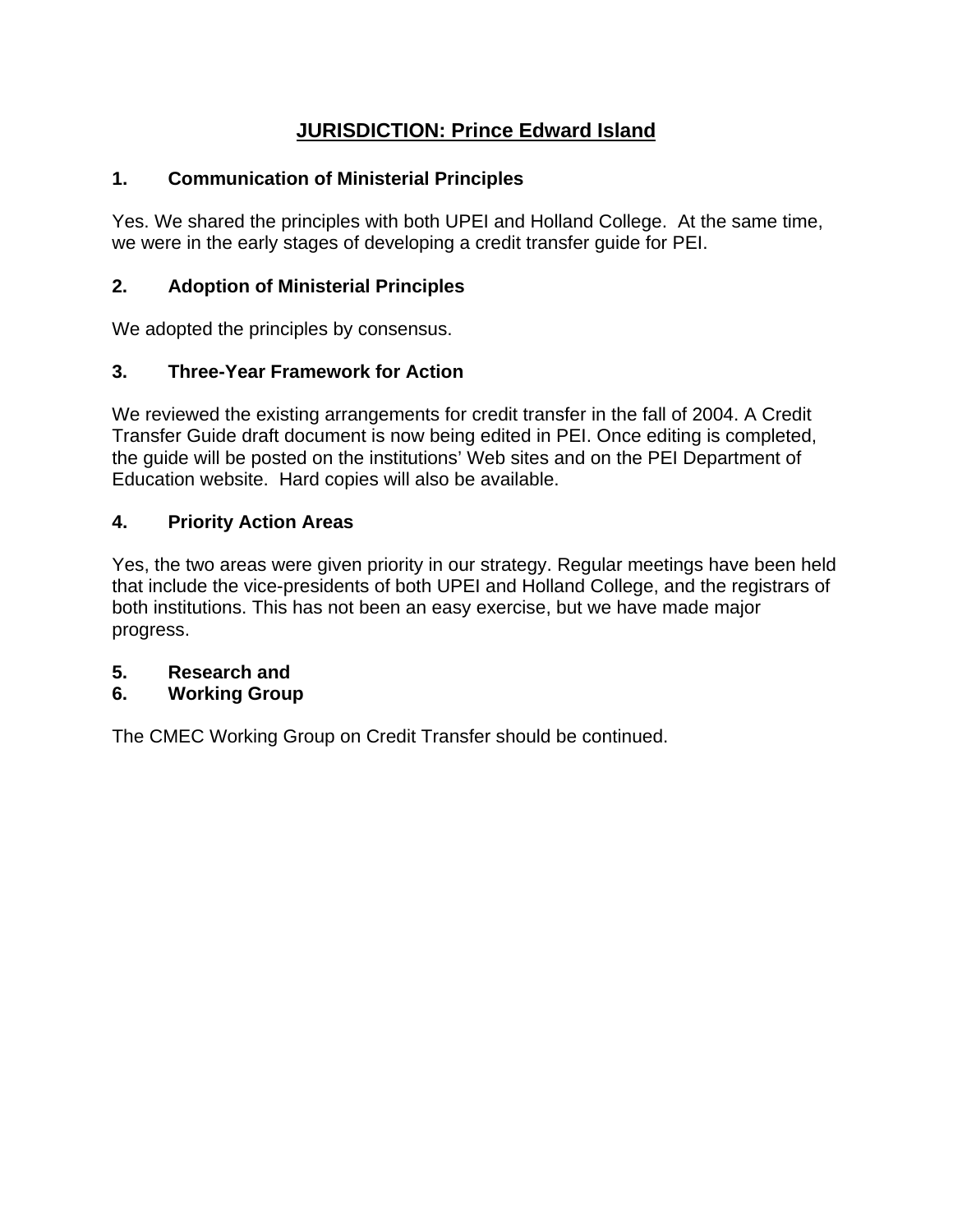# **JURISDICTION: Saskatchewan**

### **1. Communication of Ministerial Principles**

A working group, formed under the Saskatchewan Credit Transfer Guide (SCTG) Project Steering Committee, drafted a set of guiding principles to advance credit transfer in the province's learning sector. The *Ministerial Statement on Credit Transfer in Canada* was referenced as a background document by the working group. Upon the creation of the Saskatchewan Council for Admissions and Transfer (SaskCAT) in the fall of 2004, the Council has met to formally establish its mission, guiding principles, and goals. SaskCAT has conveyed this information in its first annual report to the Campus Saskatchewan Management Board (comprised of representatives from postsecondary institutions) in May 2005. Discussions are currently under way to design a broader communications strategy.

### **2. Adoption of Ministerial Principles**

SaskCAT has approved a set of guiding principles to govern its work on building the culture of transfer in the province, in addition to the development of the provincial online transfer guide. It is anticipated that the current set of guiding principles will be reviewed in spring 2006; the "fit" of SaskCAT's principles with the CMEC principles will also be formally considered at this time.

### **3. Three-Year Framework for Action**

The SCTG Project Steering Committee, facilitated by the Department of Learning, engaged the province's learning sector to collaboratively build a transfer system, which resulted in the formation of SaskCAT, and to design a Request for Proposals that led to contracting a company to undertake the development of the on-line guide in July 2004. It is anticipated that the on-line guide will be publicly launched in September 2005 with the understanding that this resource will be an ongoing work-in-progress.

### **4. Priority Action Areas**

SaskCAT intends to actively foster dialogue regarding credit transfer among faculty through the formation of Articulation Committees in fall 2005. The launch of the on-line transfer guide will also be an important step in supporting the development of a more fluid learning recognition system in Saskatchewan. In June 2004, the Government of Saskatchewan also approved the *Recognizing Prior Learning in Saskatchewan: Provincial Policy Framework*. See: http://www.sasklearning.gov.sk.ca/ (click on postsecondary/RPL)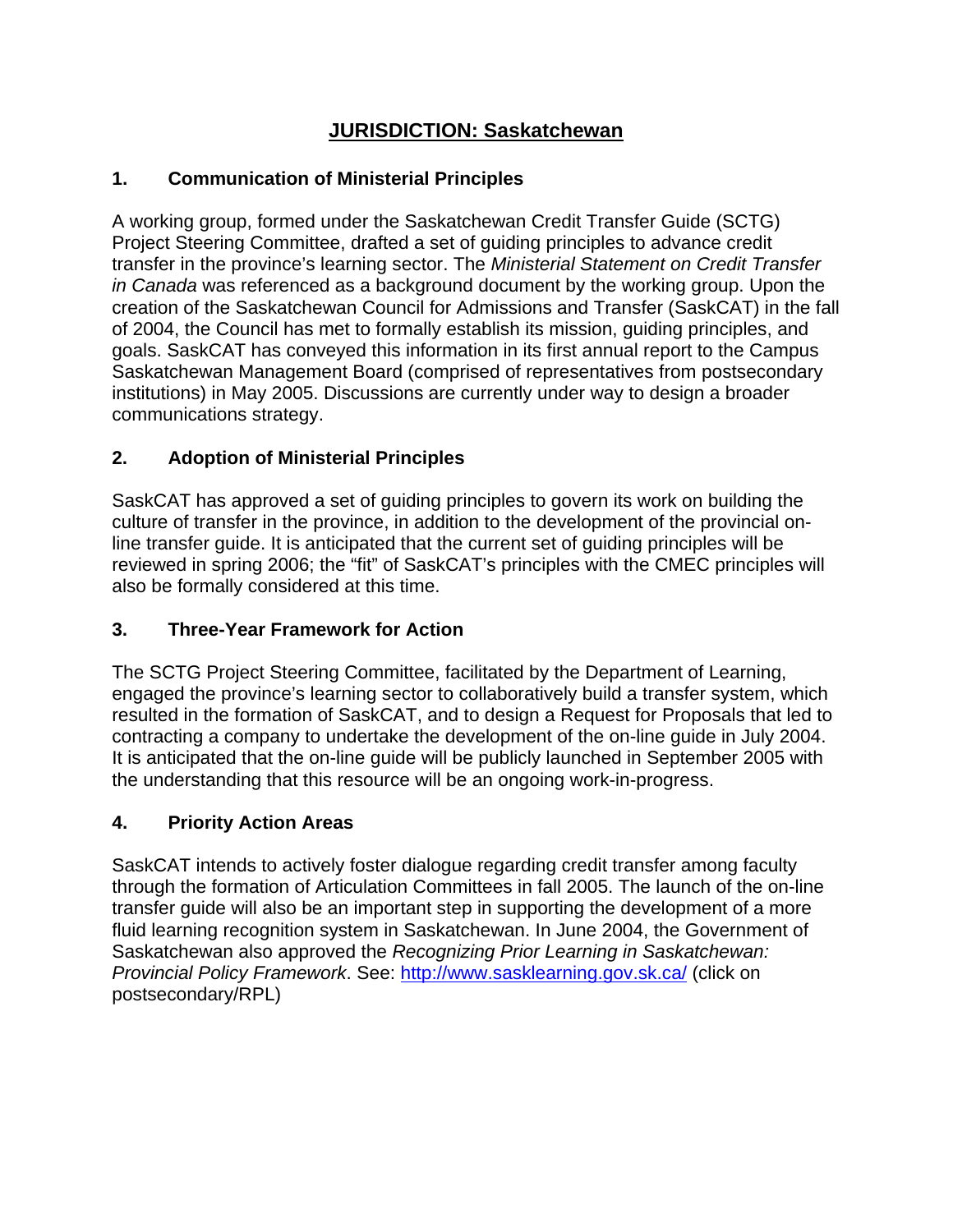#### **5. Research**

The sharing of best practices among members of this working group has significantly supported the advancement of our provincial credit transfer initiative.

### **6. Working Group**

Saskatchewan supports the continuation of the CMEC Working Group on Credit Transfer. **Note:** The Chair of SaskCAT is a new member of this working group.